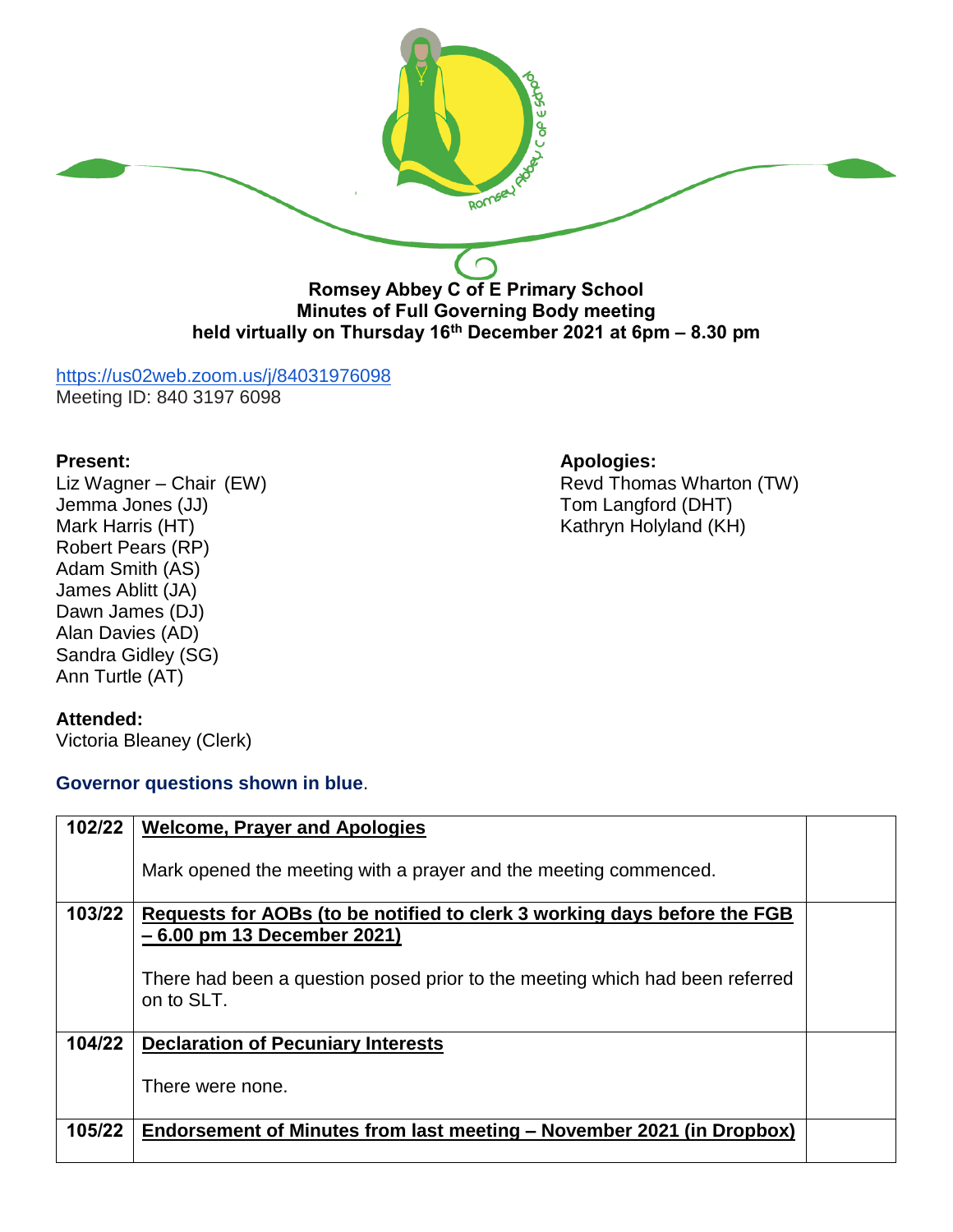|        | Pg 2 - UK Health Security Agency took over from Public Health                                                                                                                                                                                                                                                                                                                                                                                                                                                                            |    |
|--------|------------------------------------------------------------------------------------------------------------------------------------------------------------------------------------------------------------------------------------------------------------------------------------------------------------------------------------------------------------------------------------------------------------------------------------------------------------------------------------------------------------------------------------------|----|
|        | Pg4 – agreed to add "SLT agreed to closely monitor the staff absence<br>regarding supply teaching and additional hours as there would be an impact on<br>the budget."                                                                                                                                                                                                                                                                                                                                                                    |    |
|        | The spelling of CPOMS was corrected.                                                                                                                                                                                                                                                                                                                                                                                                                                                                                                     |    |
|        | With the above amendments the minutes were agreed as being a true and<br>accurate representation of the meeting.                                                                                                                                                                                                                                                                                                                                                                                                                         |    |
| 106/22 | Matters arising from the minutes not covered elsewhere on the agenda                                                                                                                                                                                                                                                                                                                                                                                                                                                                     |    |
|        | 6.12 pm SG entered the meeting                                                                                                                                                                                                                                                                                                                                                                                                                                                                                                           |    |
|        | All actions were due to be discussed at the meeting or had been completed                                                                                                                                                                                                                                                                                                                                                                                                                                                                |    |
| 107/22 | <b>Clerks Update</b>                                                                                                                                                                                                                                                                                                                                                                                                                                                                                                                     |    |
|        | It was important for TW and RP to be able to login in to their Governor emails.                                                                                                                                                                                                                                                                                                                                                                                                                                                          |    |
|        | Lisa O'Donohoe would be added to the February agenda                                                                                                                                                                                                                                                                                                                                                                                                                                                                                     |    |
|        | JJ would be rejoining as a renewed parent governor as there had been no<br>other nominations.                                                                                                                                                                                                                                                                                                                                                                                                                                            |    |
| 108/22 | <b>Headteachers Verbal Update</b>                                                                                                                                                                                                                                                                                                                                                                                                                                                                                                        |    |
|        | The KS2 Christmas service had been the highlight of the Headteachers year.<br>The KS1 and Year R performance had been held last week and it was felt it<br>had been a privilege to be able to let them run. Governors had been in<br>attendance and they had been very impressed. A Governor explained a child<br>got upset during the performance and there was a real sense of love and care<br>within the school. The reading ability of KS1 was celebrated by Governors.<br>Thank you to staff for their hard work and Marion Maxey. |    |
|        | The PTA raffle had been held but the amount raised was not known at the time<br>of the meeting.                                                                                                                                                                                                                                                                                                                                                                                                                                          |    |
|        | A reflection from the Headteacher was shared via video with parents and this<br>would be shared with Governors.                                                                                                                                                                                                                                                                                                                                                                                                                          | HT |
|        | A Learning Recovery Walk checked the children's understanding and retrieval<br>practise. It was a positive learning walk with deliberate actions by the Head to<br>make sure children understood. The Pupil Progress meetings were also<br>positive. There were a number of children who were showing they weren't<br>moving at the same pace as their peers and they would commence coaching in<br>the next term. It was stressed coaching was not exclusively for SEND or PP<br>children.                                              |    |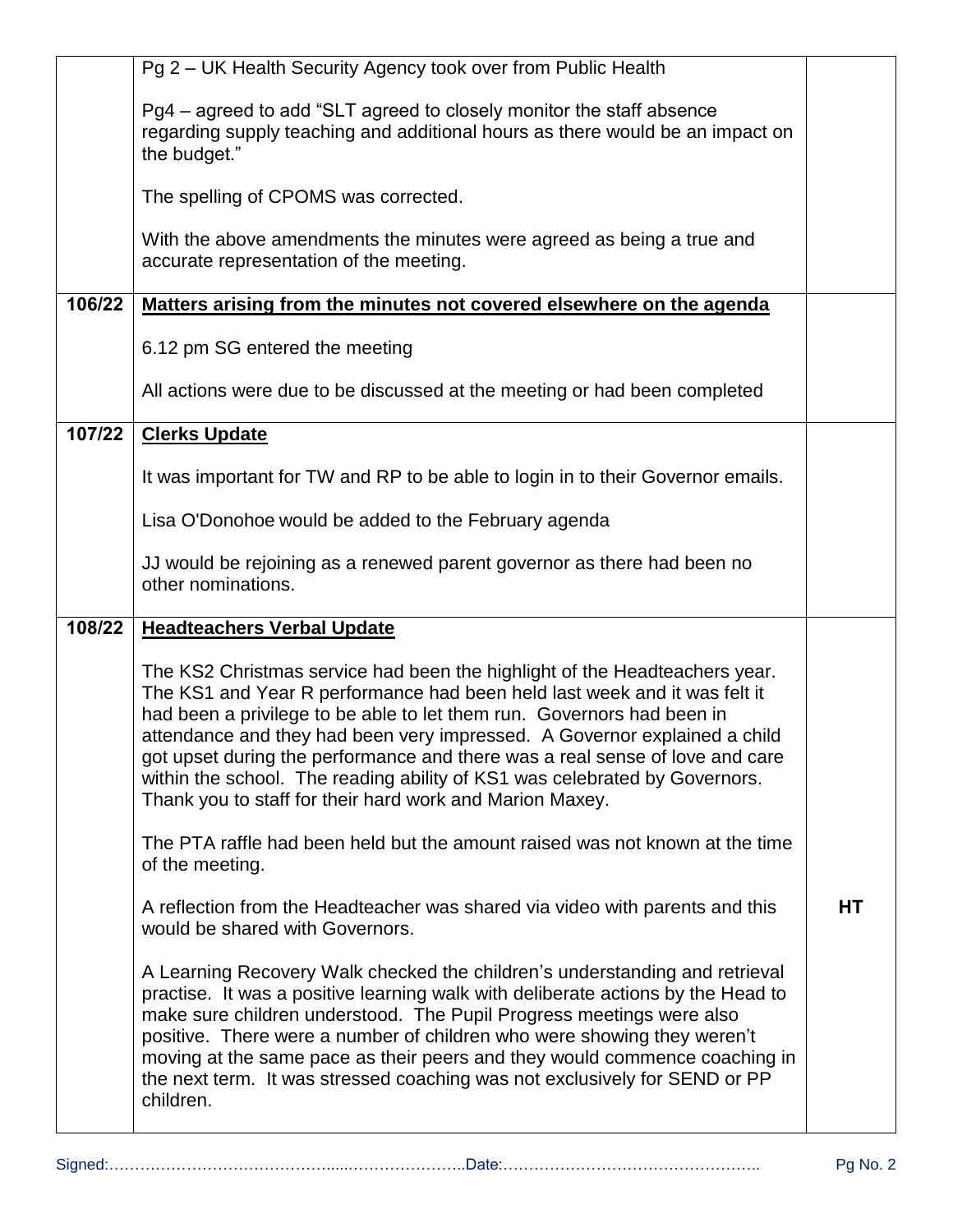Access arrangements for SATS had been explored and a plan would be put in place including a mock SATS in March to ensure the children were able to sit the tests in July. It was thought the class would be split into two groups to ensure appropriate support was given. **Governors enquired whether any of the needs were specific to the pandemic or had the children shown them prior to the pandemic. The Headteacher explained the cohort had them prior to the pandemic and included ECHPs, SENDs and barriers to their learning. A Governor then asked if the SATs were definitely going to go ahead and the Headteacher explained, according to government guidance they were still going ahead, what is different is the school performance would not be published although Ofsted and the LA will still require the results. A Governor asked if the school would still get an ISDR and it was confirmed they would do.** Measures would be put in place for Year 2 to ensure they also get the support they require. Phonics had been completed and 79% of the class passed. Governors stressed if the Head wished for Governor monitoring visits or support for the mock tests they would support him.

The Headteachers Familiarisation Training had been held this week and this was very useful. Ways in which the school met needs was discussed and also posed some questions which he would follow up with. HIAS offered free training on SEND provision and this would be built into the CPD programme. The introduction session would be held on 19<sup>th</sup> January 2022 and would start at 2.00 pm. JJ would attend.

An Early Help Coordinators meeting had been attended. This was discussed and it was agreed that as long as the school had escalated the case and then re-escalated then they had done all they could. Staff phone home and at times would also visit the home. Early Help Coordinators do still have overall responsibility to ensure all agencies were supportive. **A Governor asked what sort of attendance was had from the other agencies and they were told there have always been a lot of apologies for the meetings**. **A Governor then asked if there was anywhere higher than the help desk and the Heads Familiarisation meeting gave contact details so there was a way to go higher if needed.** 

A TA would be resigning as of January due to a natural move for them.

The Government continued to state that schools would reopen in January although staff had been briefed about the 3 week lockdown which had been rumoured. The last lockdown saw 50% of children in attendance in school.

**A Governor enquired as to whether there had been a discussion about the notice period following maternity leave, the SBM had been correctly advising the Headteacher.**

**Lead Governor Reports (inc visits):** 

**109/21** Finance Update **HT**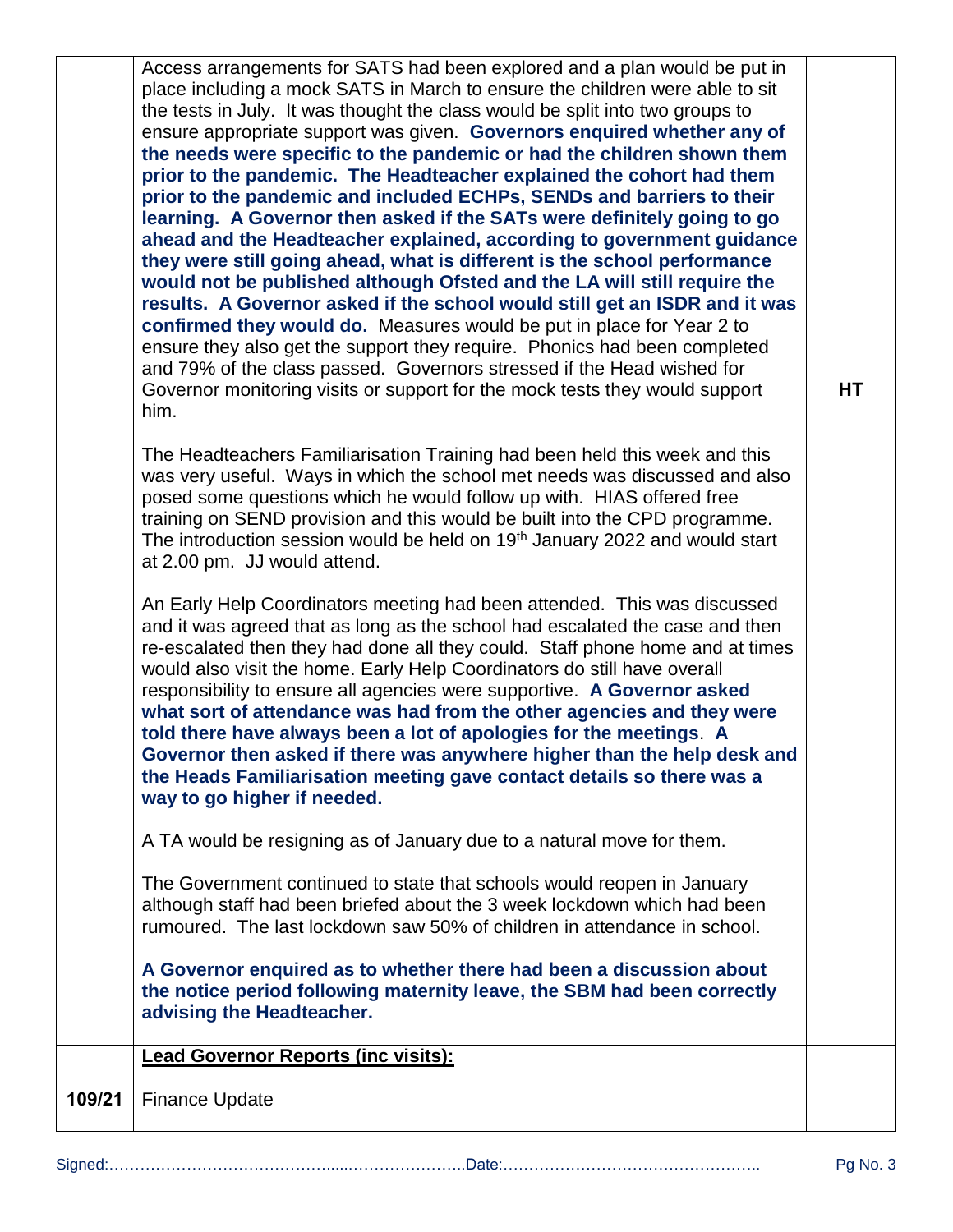|        | Support Staff pay rises had not been confirmed at the time of the meeting. A<br>Governor enquired as to whether there had been any additional expenses<br>following the budget update and the budget had been updated to include<br>a 1.75% increase for staff. The budget approved in November would have<br>included this cost, with the exception of the MDSAs which equalled £120.<br>Were there any restrictions on the Recovery Premium use. We need to<br>report on this in a similar way to PP funding and it operates in a similar<br>way too. Eligibility depends on the number of free school and LAC<br>children. This would be paid in instalments of 2 this year and 2 next year.<br>Use is similar to PP and builds on the PP funding. It would be necessary<br>to report on this within the PP report.<br>What is the impact on increasing inflation on the budget. This was a<br>good question as it would have an impact. There was an inflation amount<br>included in the budget but it was likely to be less than the real amount.<br>This would have to be reviewed at the end of the financial year.<br>The cost of living was then discussed and it was asked if this would have<br>an impact on any future builds. There were lines in the budget for<br>general repairs and this would need to be reviewed. The roof repair<br>already anticipated inflation costs so the only impact would be on the<br>school's 10% contribution.<br>The brought forward total had not substantially changed.<br>Last month there was an audit on the funds on the bank account (CCLA) held<br>by the Diocese. There was £743 in there. There had been a payment come<br>out which was not known but the diocese controlled this account. The SBM<br>would enquire as to what this was.<br>There was nothing to report on with regards to the roof. Samples had been<br>taken from the core of the roof but there had not been a result yet.<br>A Governor enquired as to whether the increased costs in energy would<br>have an implication on the budget. They were informed what the school<br>was paying was close to what had been budgeted for. The projections<br>appeared to be correct at the time of the meeting. | <b>SBM</b> |
|--------|----------------------------------------------------------------------------------------------------------------------------------------------------------------------------------------------------------------------------------------------------------------------------------------------------------------------------------------------------------------------------------------------------------------------------------------------------------------------------------------------------------------------------------------------------------------------------------------------------------------------------------------------------------------------------------------------------------------------------------------------------------------------------------------------------------------------------------------------------------------------------------------------------------------------------------------------------------------------------------------------------------------------------------------------------------------------------------------------------------------------------------------------------------------------------------------------------------------------------------------------------------------------------------------------------------------------------------------------------------------------------------------------------------------------------------------------------------------------------------------------------------------------------------------------------------------------------------------------------------------------------------------------------------------------------------------------------------------------------------------------------------------------------------------------------------------------------------------------------------------------------------------------------------------------------------------------------------------------------------------------------------------------------------------------------------------------------------------------------------------------------------------------------------------------------------------------------------------------------------------|------------|
| 110/22 | <b>Sports Premium Update</b>                                                                                                                                                                                                                                                                                                                                                                                                                                                                                                                                                                                                                                                                                                                                                                                                                                                                                                                                                                                                                                                                                                                                                                                                                                                                                                                                                                                                                                                                                                                                                                                                                                                                                                                                                                                                                                                                                                                                                                                                                                                                                                                                                                                                           |            |
|        | Nothing to report                                                                                                                                                                                                                                                                                                                                                                                                                                                                                                                                                                                                                                                                                                                                                                                                                                                                                                                                                                                                                                                                                                                                                                                                                                                                                                                                                                                                                                                                                                                                                                                                                                                                                                                                                                                                                                                                                                                                                                                                                                                                                                                                                                                                                      |            |
| 111/22 | <b>Curriculum</b>                                                                                                                                                                                                                                                                                                                                                                                                                                                                                                                                                                                                                                                                                                                                                                                                                                                                                                                                                                                                                                                                                                                                                                                                                                                                                                                                                                                                                                                                                                                                                                                                                                                                                                                                                                                                                                                                                                                                                                                                                                                                                                                                                                                                                      |            |
|        | A visit viewing Habits of Mind and Phonics had been held which had been very<br>positive.                                                                                                                                                                                                                                                                                                                                                                                                                                                                                                                                                                                                                                                                                                                                                                                                                                                                                                                                                                                                                                                                                                                                                                                                                                                                                                                                                                                                                                                                                                                                                                                                                                                                                                                                                                                                                                                                                                                                                                                                                                                                                                                                              |            |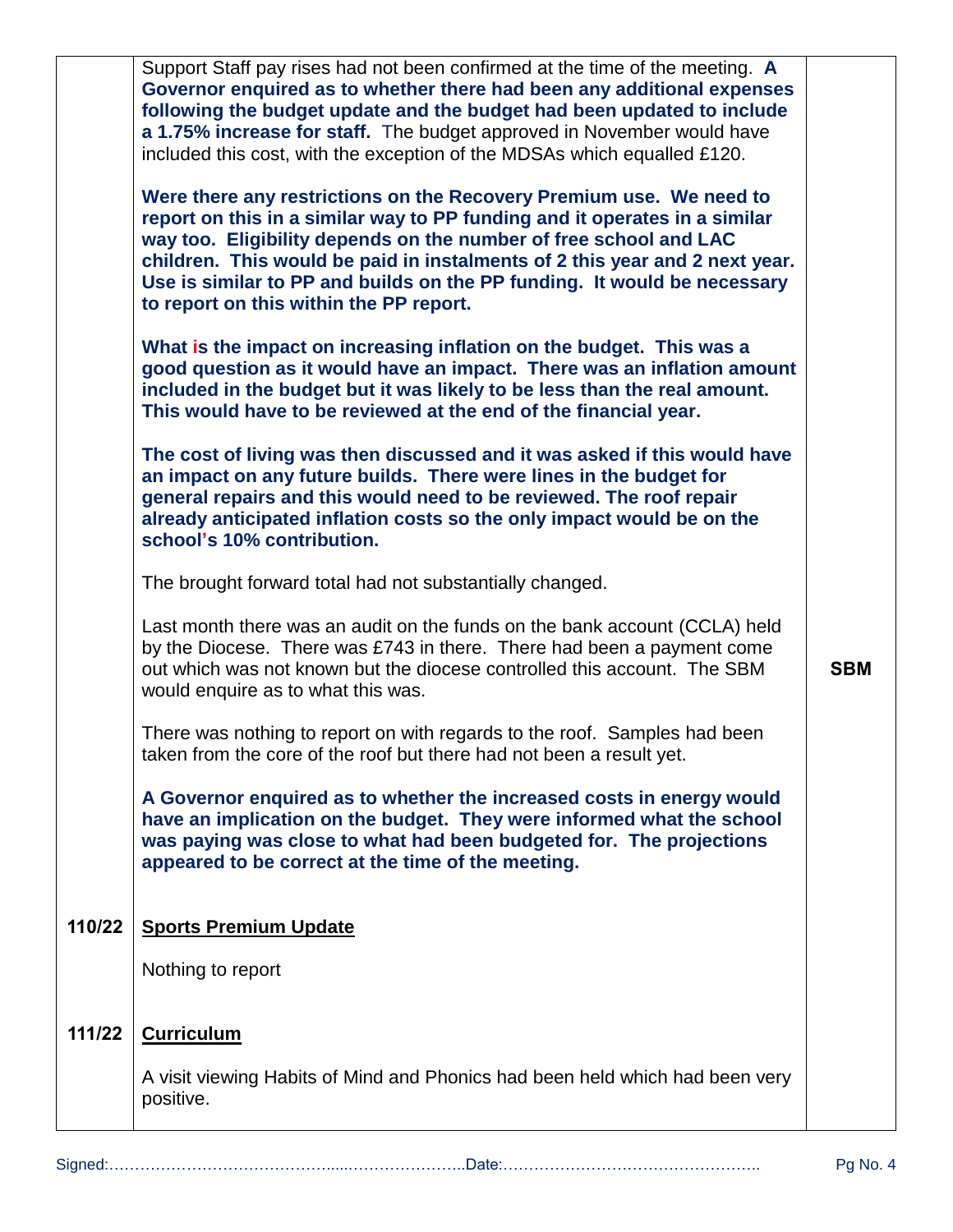|        | Behaviour and habits of mind – spoke with parents at the gate and managed to<br>get a good snapshot of years and abilities. Parents had celebrated<br>communication and had been full of praise for all staff and were also very<br>pleased with the provision. Some parents in the past who had not been<br>complimentary were now very pleased. The children were very happy to be<br>coming into the school. Governors had then attended playtime which was<br>impressive and the children coped very well not mixing with other year groups.<br>They clearly saw the ethos of the school during the playtime. They had spoken<br>with the DHT who explained there were less behaviour incidents despite the<br>Covid changes. More support was in place for Year R. The GB had quotes |                 |
|--------|-------------------------------------------------------------------------------------------------------------------------------------------------------------------------------------------------------------------------------------------------------------------------------------------------------------------------------------------------------------------------------------------------------------------------------------------------------------------------------------------------------------------------------------------------------------------------------------------------------------------------------------------------------------------------------------------------------------------------------------------------------------------------------------------|-----------------|
|        | read out from the children. Children's plans for the reflection garden were<br>shared too.<br>A Phonics lesson in Year R and Year 1 was observed. Year 2 have a different                                                                                                                                                                                                                                                                                                                                                                                                                                                                                                                                                                                                                 |                 |
|        | programme. It had been a 20 minute lesson and the consistency of the<br>language could be seen through the classes. Small reading group was looking<br>at the new books which had since been sent home. Year 1 were taking 2<br>lessons per day to help them catch up. Staff encouraged each other to watch<br>the Little Wandle videos so everyone was using the same resources.<br>Governors were also interested to see what KS2 were doing. Little Wandle<br>package had been bought which meant the videos could be watched and<br>rewatched at staff members own pace. A report would be written for the next<br>meeting.                                                                                                                                                           |                 |
|        | KS2 update from the Head had identified children in Year 3 and Year 4<br>following Little Wandle assessments. There would be a catch up group taught<br>daily from January to close any gaps. The importance of Phonics in KS2 was<br>to help with their reading and further learning.                                                                                                                                                                                                                                                                                                                                                                                                                                                                                                    |                 |
|        | When the Spring FGB monitoring schedule was planned it would be written<br>with support from AT and DJ to extend on the previous monitoring.                                                                                                                                                                                                                                                                                                                                                                                                                                                                                                                                                                                                                                              |                 |
| 112/22 | <b>Premises and Health &amp; Safety</b>                                                                                                                                                                                                                                                                                                                                                                                                                                                                                                                                                                                                                                                                                                                                                   |                 |
|        | The audit had been voluntary and the results were very positive. Every half<br>term a new area was reviewed. A visit to the school had been held but had<br>been limited to outside areas. Ventilation in classrooms was good and all had<br>carbon monoxide monitors in them. A parent noticed a problem with the poplar<br>tree in the wooded area. The LA had sent someone to look at it and it was<br>deemed as being ok but would be monitored. Ash die back was explored and<br>this would be monitored. The goal posts in the field were becoming unusable<br>and so permanent posts should be considered. The Head explained the aim<br>was to have robust posts which could be put up and down, it has been hard to                                                              |                 |
|        | find what was required. A Governor asked who maintained the grounds<br>and this was not known at the time of the meeting. A report would be<br>written for the next meeting. A Governor then asked how often the trees<br>were checked for safety and there wasn't a regular check. It was only due<br>to a parental observation which sparked this investigation. SG would                                                                                                                                                                                                                                                                                                                                                                                                               | SG<br><b>SG</b> |
|        |                                                                                                                                                                                                                                                                                                                                                                                                                                                                                                                                                                                                                                                                                                                                                                                           |                 |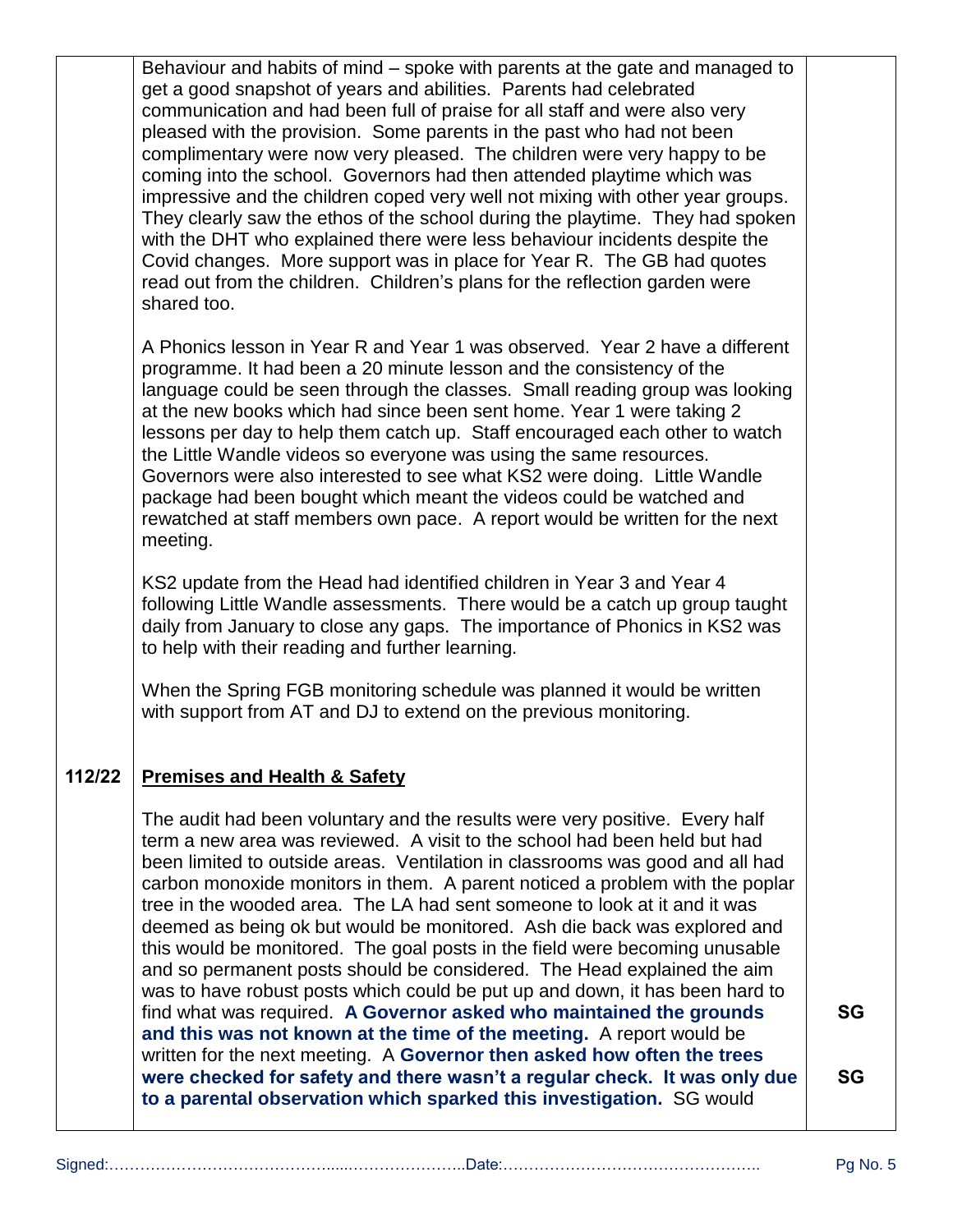|        | enquire as to how often the checks would be carried out and would email                                                                                                                                                                                                                                                                                                                                                                                                                                                                                             |           |
|--------|---------------------------------------------------------------------------------------------------------------------------------------------------------------------------------------------------------------------------------------------------------------------------------------------------------------------------------------------------------------------------------------------------------------------------------------------------------------------------------------------------------------------------------------------------------------------|-----------|
|        | Governors.                                                                                                                                                                                                                                                                                                                                                                                                                                                                                                                                                          |           |
| 113/22 | <b>Ethos / SIAMS</b><br>a. Interfaith report                                                                                                                                                                                                                                                                                                                                                                                                                                                                                                                        |           |
|        | A report had been shared in Dropbox prior to the meeting.                                                                                                                                                                                                                                                                                                                                                                                                                                                                                                           |           |
|        | The interfaith day had run and they were able to represent 4 different faiths and<br>the children asked some brilliant questions. They had linked their questions to<br>PSHE work on discrimination but also celebrated diversity. The questions had<br>been included in the report. KS1 were shown a video of the questions and<br>responses. The next step would be to invite more religions.                                                                                                                                                                     |           |
|        | RE subject review day had been held. Lesson observations, pupil<br>conferencing and a book review had been held. TW also visited the school<br>and took part in pupil conferencing. The Head was deeply encouraged by<br>clear learning journeys which showed the progression throughout the year<br>groups. There were a couple of actions which would be completed. It was a<br>lengthy report for the subject deep dive. HT to share report with FGB.                                                                                                            | HT        |
|        | A Governor questioned whether there had been any learning from these<br>activities to help prepare SIAMS and it was felt that both these activities<br>were a key stage in the preparation for SIAMS. The teaching of RE was<br>strand 7 on the SIAMS framework.                                                                                                                                                                                                                                                                                                    |           |
|        | It was agreed to look at a different strand at each meeting, it was felt strand 7<br>had been covered at the meeting and also strand 1 which looked at the<br>previous targets and ensuring we had met them. TW would be asked to<br>monitor 2 and 3 in the first half term and collective worship in the second half<br>term and then in the summer term Governor monitoring would look at 4 and 5<br>and collective worship.                                                                                                                                      |           |
| 114/22 | <b>Pupil Premium and SEND</b>                                                                                                                                                                                                                                                                                                                                                                                                                                                                                                                                       |           |
|        | There would be meeting with JS on 4 <sup>th</sup> January 2022.<br>She had registered for online elearning for the Attachment and Trauma<br>training. A Mental Health policy was being drafted for children by JS. She<br>asked if there was a mental health lead and there was not, this would be<br>reviewed in the new year and agreed on. The Head explained JS had created<br>a Positive Mental Health policy in November and the school was ahead of<br>other schools in this. The Chair would meet with JS to review the audit as she<br>had some questions. | <b>EW</b> |
| 115/22 | <b>Pupil Progress</b>                                                                                                                                                                                                                                                                                                                                                                                                                                                                                                                                               |           |
|        | Nothing to report. A meeting with the DHT would be held in January.                                                                                                                                                                                                                                                                                                                                                                                                                                                                                                 |           |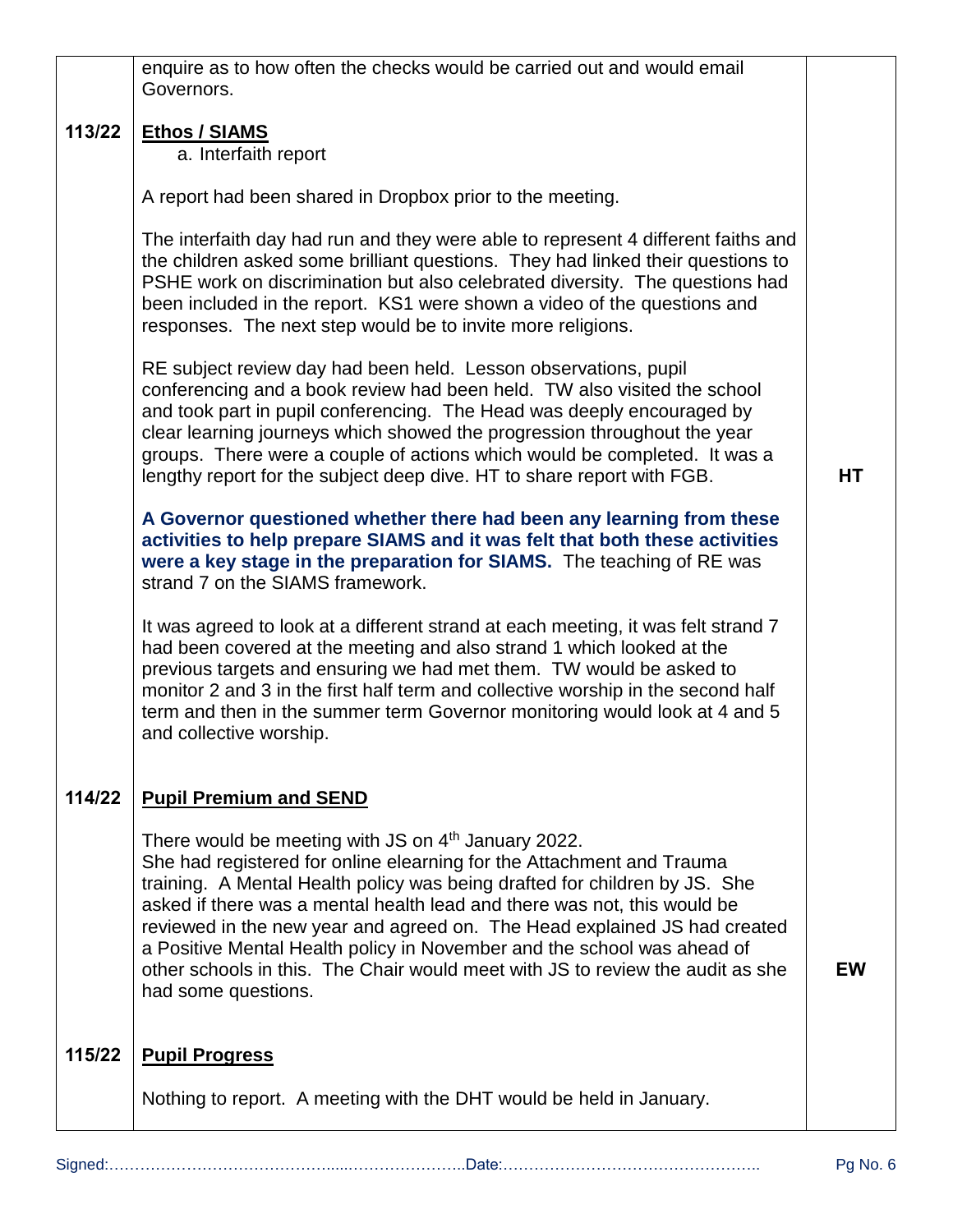| 116/22 | <b>Safeguarding</b>                                                                                                                                                                                                                                                                                                                                                                                                                                                                                                                                         |           |
|--------|-------------------------------------------------------------------------------------------------------------------------------------------------------------------------------------------------------------------------------------------------------------------------------------------------------------------------------------------------------------------------------------------------------------------------------------------------------------------------------------------------------------------------------------------------------------|-----------|
|        | A serious case report had been shared in Dropbox. Governors were<br>impressed that staff were aware of the situation and were being supportive and<br>proactive. Concerns about social services ability to react was shared. A<br>Governor asked if there was anything that could be done as they had a<br>Borough Council rep on the GB. This was discussed and generally<br>concerns could be raised as a personal issue by someone to the Borough<br>Council. It was a complex matter but it would need the backing of the<br>school for specific cases. |           |
|        | SCR and CPOMS had been monitored. The staff files were also reviewed and<br>so a report would be written for the next meeting. The staff files were in good<br>order thanks to the SBM.                                                                                                                                                                                                                                                                                                                                                                     | <b>EW</b> |
| 117/22 | <b>Development and Training</b>                                                                                                                                                                                                                                                                                                                                                                                                                                                                                                                             |           |
|        | Governors were thanked for completing the 360 review on the Chair. If anyone<br>had not completed it they were encouraged to do and include comments where<br>possible. This was a key part of Ofsted for Governors.                                                                                                                                                                                                                                                                                                                                        | All       |
|        | Governors were reminded that Skills Audits also needed to be completed.                                                                                                                                                                                                                                                                                                                                                                                                                                                                                     | All       |
|        | WGB training would be held on 3 <sup>rd</sup> March at 6pm on Setting Strategic Direction.<br>It was assumed this would be face to face training.                                                                                                                                                                                                                                                                                                                                                                                                           |           |
|        | An in house New Governor Induction for James and Kathryn had been carried<br>out.                                                                                                                                                                                                                                                                                                                                                                                                                                                                           |           |
|        | JJ to add her training to Governorhub.                                                                                                                                                                                                                                                                                                                                                                                                                                                                                                                      |           |
| 118/22 | <b>Communication</b><br>b. Media<br>c. Marketing                                                                                                                                                                                                                                                                                                                                                                                                                                                                                                            |           |
|        | 13 children had applied for Year R at the time of the meeting and the cut off<br>date was the 15 <sup>th</sup> January 2022. A Governor asked how many had applied last<br>year at the same time and it was confirmed 21 had applied. Leaflets in the<br>Abbey was suggested during the Snowman performance.                                                                                                                                                                                                                                                | <b>EW</b> |
| 119/22 | <b>Chair of Governor's Report</b>                                                                                                                                                                                                                                                                                                                                                                                                                                                                                                                           |           |
|        | • Strategic plan report<br><b>NGA Ofsted report</b><br><b>Understanding Data and Governors (DFE)</b>                                                                                                                                                                                                                                                                                                                                                                                                                                                        |           |
|        | JA and AS were due to meet to monitor the ECT. EW meeting with AS<br>and JA first.                                                                                                                                                                                                                                                                                                                                                                                                                                                                          | JA & AS   |
|        |                                                                                                                                                                                                                                                                                                                                                                                                                                                                                                                                                             | Pg No. 7  |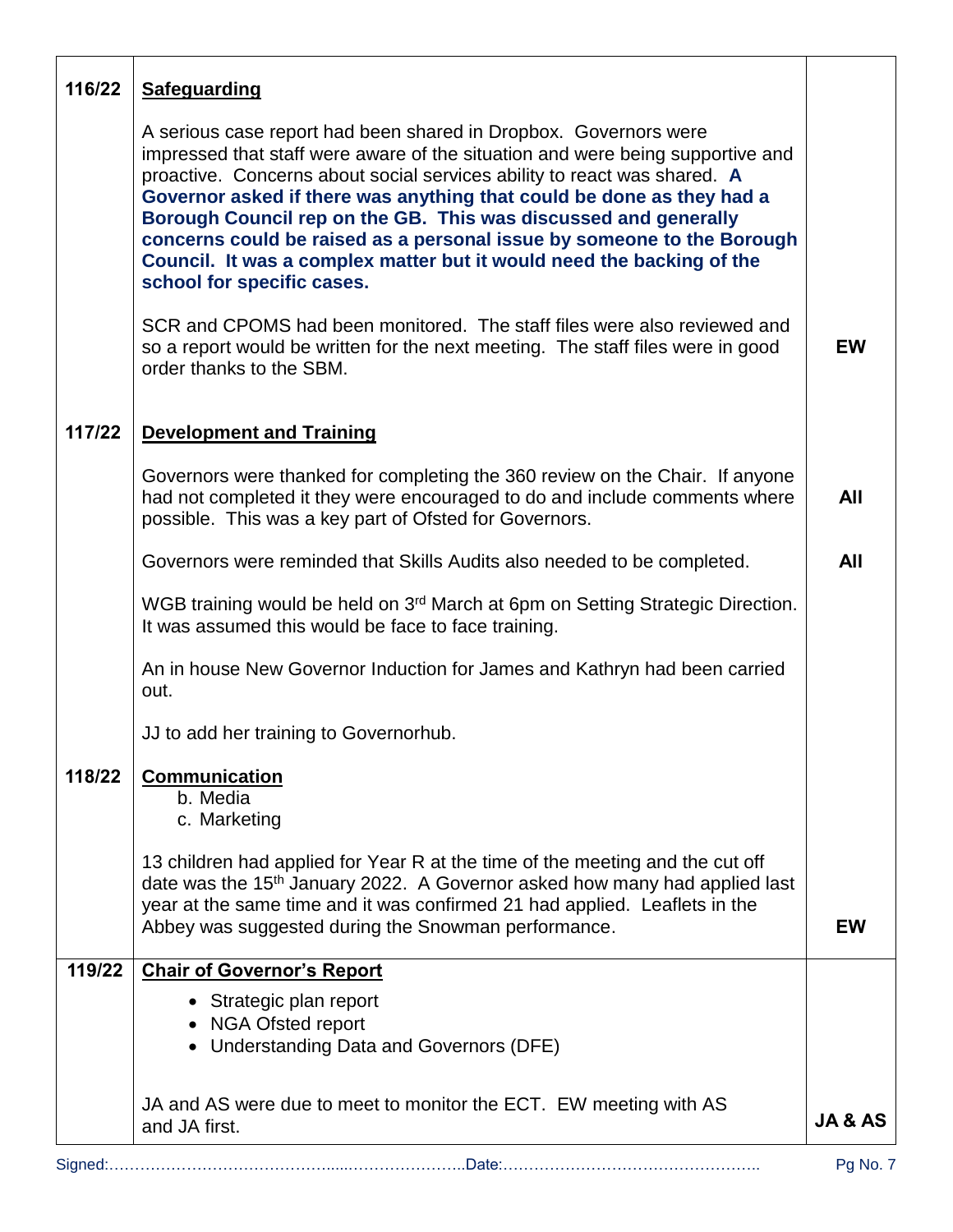|        | The Monitoring report would be updated over Christmas and would be<br>shared.                                                                                                                                                                                                                                 | <b>Chair</b> |
|--------|---------------------------------------------------------------------------------------------------------------------------------------------------------------------------------------------------------------------------------------------------------------------------------------------------------------|--------------|
|        | The strategic plan had been shared and there had been no comments.<br>Governors unanimously agreed the strategic report and this would be<br>shared on Dropbox.                                                                                                                                               |              |
|        | NGA Ofsted report – Governors felt positive they were ticking boxes in<br>what they were achieving when comparing themselves to the document.<br>Questions on page 9 could be made into a document used in the action<br>plan.                                                                                |              |
|        | Gov. UK Understanding data - this was felt as being positive. There was<br>a weakness in number 7 as they weren't able to meet with parents due<br>to Covid.                                                                                                                                                  |              |
| 120/22 | <b>Policy Reviews</b>                                                                                                                                                                                                                                                                                         |              |
|        | Disaster Recovery Plan 269/21 This was still ongoing. The previous minutes<br>had read. Disaster Recovery Plan (Gov) - This had been a template from the<br>LA and followed on from the Emergency Response plan. There were no<br>changes to the policy. A Governor enquired as to when it would be necessary |              |
|        | to salvage the flammable liquids and they were informed if there was a risk to<br>the school and they could be safely removed then they would be. This was                                                                                                                                                    |              |
|        | discussed thoroughly by the GB and the lead member of staff for the areas<br>would be the person in charge of recovering the items. SG agreed to discuss<br>this plan with the SBM and would also enquire as to whether time frames<br>would be required. This would be brought to the next meeting.          | <b>SG</b>    |
| 121/22 | <b>Any Other Notified Business</b>                                                                                                                                                                                                                                                                            |              |
|        | There was none.                                                                                                                                                                                                                                                                                               |              |
| 122/22 | <b>Impact Statement</b>                                                                                                                                                                                                                                                                                       |              |
|        | The positive actions by FGB which impact on pupils are:-<br>Quality of questioning<br>• Faith and ethos work                                                                                                                                                                                                  |              |
|        | Christmas performances went ahead and were also videoed so                                                                                                                                                                                                                                                    |              |
|        | they could be shared<br>Interfaith week celebrating diversity and ensuring it is ok to                                                                                                                                                                                                                        |              |
|        | disagree<br>RE review is good prep for SIAMS                                                                                                                                                                                                                                                                  |              |
|        | Serious care review and safeguarding discussions                                                                                                                                                                                                                                                              |              |
|        | Governors impressed by the impact of the school actions with<br>serious case review                                                                                                                                                                                                                           |              |
|        | Detailed discussion about school finances including inflation                                                                                                                                                                                                                                                 |              |
|        |                                                                                                                                                                                                                                                                                                               | Pg No. 8     |